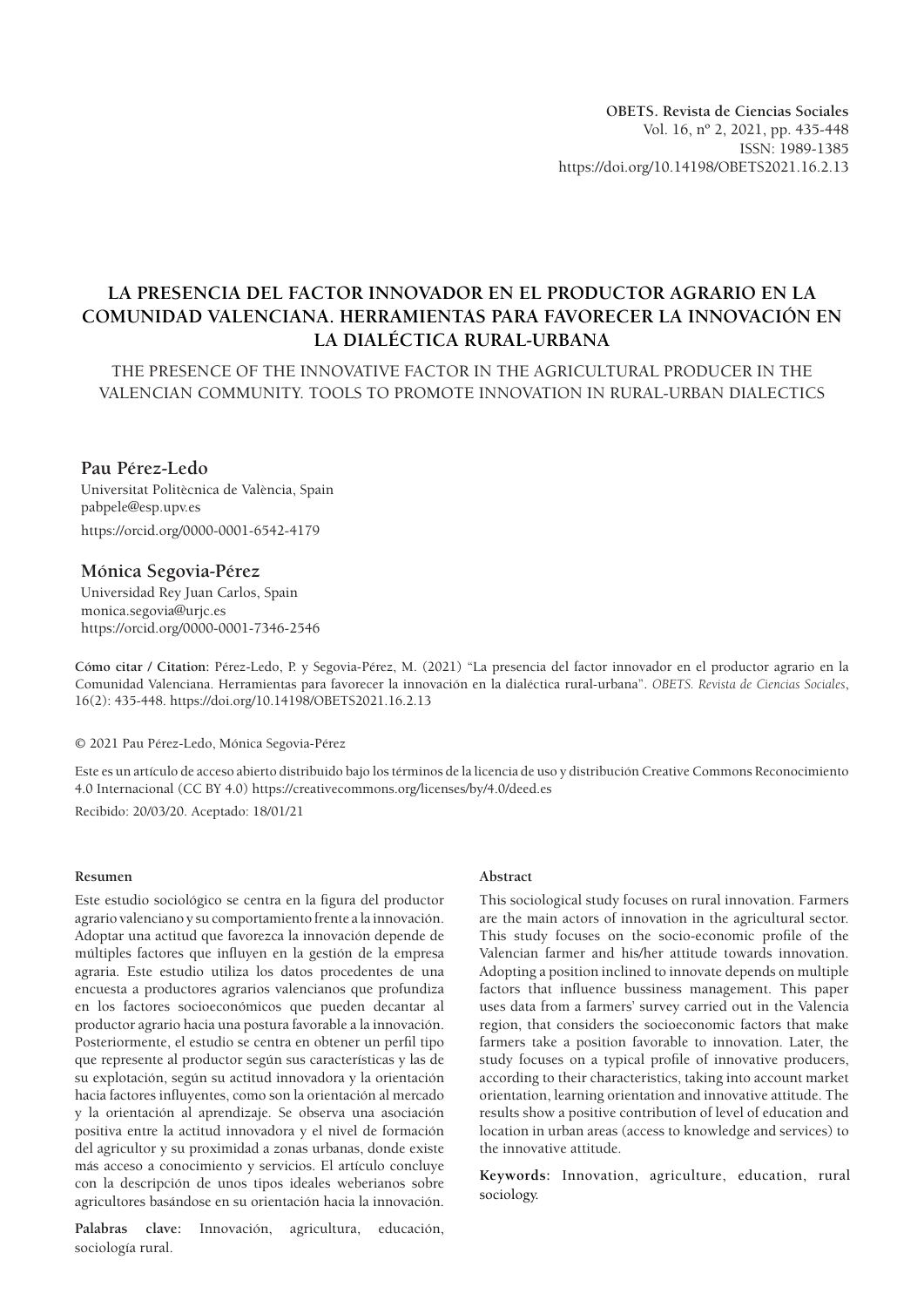#### **Extended abstract**

This sociological study focuses on rural innovation. Farmers are the main actors of innovation in the agricultural sector. This study focuses on the socio-economic profile of the Valencian farmer and his/her attitude towards innovation. Adopting a position inclined to innovate depends on multiple factors that influence business management. This paper uses data from a farmers' survey carried out in the Valencia region, that considers the socioeconomic factors that make farmers take a position favorable to innovation. Later, the study focuses on a typical profile of innovative producers, according to their characteristics, taking into account market orientation, learning orientation and innovative attitude. The results show a positive contribution of level of education and location in urban areas (access to knowledge and services) to the innovative attitude.

The study of innovation is not new in the analysis of the social sciences applied to agriculture and the rural world. However, few studies integrate the analysis of the behavior of the main subject of the innovation: the farmer. And this is precisely one of the main contributions of this research. On the other hand, small companies appear underrepresented in statistics or official studies and there are not enough previous studies on their circumstances and the impact that this has on the invention. Likewise, the study of the case of the Valencian agricultural producer and his behavior in the face of innovation can shed light on many questions of innovative behavior that can be transferred to other contexts. Likewise, the analysis is framed in a time point close to the end of the last existing agricultural census, which makes it possible to clarify the present attitudes of the farmers of the Valencian Community. The different statistical analyzes used will lead us to know the key variables that should guide public action to favor innovation in this area, improving the capacity of public policies in the field of agricultural innovation, helping to ease the tension between rural and rural areas. the urban.

In general terms, this research has provided knowledge with a new point of reference to advance in the study of innovation in the Valencian agricultural sector.

The results of the research show the socioeconomic characteristics of the producer and his exploitation that most favor innovative behavior, understood as the combination of three components: market orientation, learning orientation and innovative attitude. In our survey there is a high presence of farmers with an innovative attitude, which we do not consider necessarily represents the Valencian farmer, but does denote what characteristics the most innovative farmers have.

It is interesting to note that the innovative attitude is closely associated with the level of training: the higher the education, the better the predisposition the producer shows to adopt an innovative attitude. Therefore, the results emphasize the need for professional business managers, which in rural areas today is a handicap. These are aspects that educational and rural development policies should take into account.

All these factors indicate the attempt by the sector to alleviate one of the structural problems of the sector such as part-time agriculture. Throughout the decades, the drift of agriculture

towards this productive model allowed maintaining the smallholder structure and the producer adopting a different position with respect to exploitation, assuming other occupations as his main activity. Smallholders are also an aspect that is associated with partial agriculture, and with them the deprofessionalization of the sector. Assuming the leasing regime for the farm may be a reflection of how it is trying to reach a size necessary to take advantage of economies of scale, which obviously requires a professional producer entirely dedicated to the activity. Part-time agriculture also resulted in the rise of organizations whose objective was to provide services as a result of the deprofessionalization of the sector, since the producer saw it possible to carry out agricultural activity combining it with activity in other sectors. On this aspect, belonging to an organization is an aspect that, in our research, favors innovation, especially in the case of cooperatives or SATs. In this way, they are aligned with the 2020 European Strategy with the establishment of interorganizational links. Thus, we can verify that the Valencian organizational structure was born and flourished with one objective, and today it is an extremely useful factor to maintain Valencian agriculture in the modern economy. However, we must not forget that partial agriculture worked at the time, giving way to problems like this, which are a consequence of the structural deficiencies of the sector, but at present we record the need to professionalize Valencian agriculture.

The study shows that the agricultural producers most involved in the activity are those who really adopt a fruitful attitude to ensure that the sector is fully integrated into the current economic dynamics. Thus, the innovative producer is one who shows involvement in his activity and demonstrates it by dedicating more than half of his time to exploitation. Innovative behavior is also favored by the fact that all or part of the farm is under lease. In the same way, innovation is favored by having salaried labor.

On the other hand, depending on the production orientation, we see that the farms that are dedicated to citrus or horticultural crops tend to be in the innovative group. This impression can be reinforced by the fact that they are highly market-oriented sectors, with a notable export side. But, on the other hand, farms that have an irrigation infrastructure are also farms with an innovative predisposition. This fact may highlight that coastal agriculture differs from inland agriculture, with the coastal area appearing to be more integrated in the current economic dynamics. This suggests the need to adopt rural development policies that revitalize economic diversification in inland areas, also taking into account the challenge of sustainability.

Finally, in the innovative group there are very present farms that belong to obtain an annual gross margin of more than  $\epsilon$  50,000 per year. This trend shows the financial insecurity suffered by the sector and illustrates the fact that adopting innovations is associated with the investment of money. We do not mean by this that being small condemns the farm to be weakly innovative, since it is a set of characteristics that end up influencing innovative behavior.

In summary, it has been observed that the structural deficiencies that were the object of study at the end of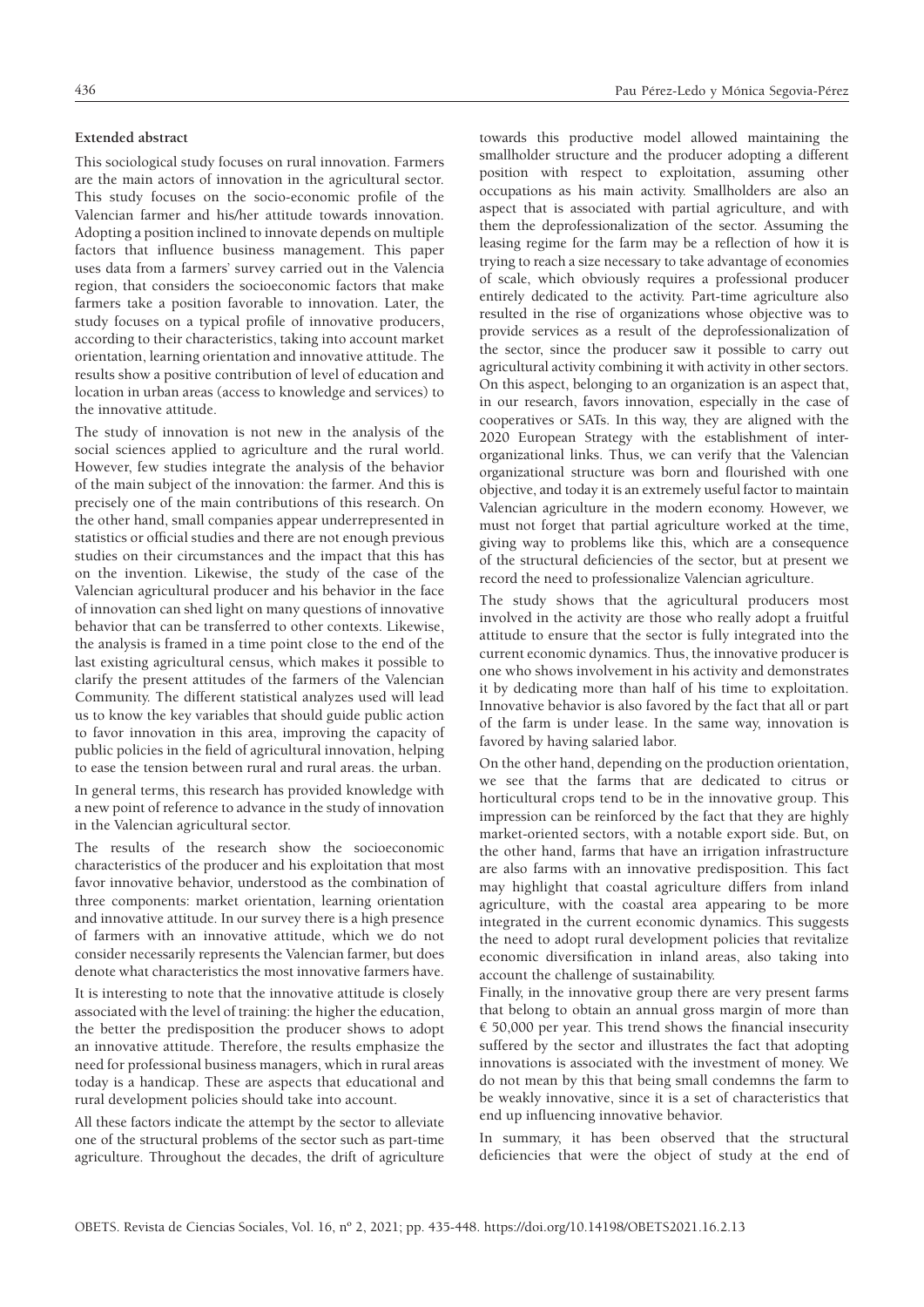the 20th century are still present in Valencian agriculture, although it is true that a timid evolution can be observed in order to alleviate them. With all this, the content of this work shows the effort by the innovative Valencian producer to face the traditional problems that afflict the sector. Education appears as one of the key factors on which we must continue

to influence to make the sector viable. This work can shed light when it comes to carrying out active policies to promote agricultural innovation since it clearly indicates the variables that can be influenced to improve the effectiveness of public efforts in the sector.

**\*\*\*\***

#### **1. INTRODUCCIÓN**

La innovación se ha convertido en una pieza clave para generar valor de una manera más eficaz y eficiente a la hora de satisfacer las nuevas exigencias sociales y medioambientales en un mundo en constante transformación (Yagüe-Perales, R. M., Perez-Ledo, P., & March-Chorda, I., 2020; De la Fuente Cabrero, C., Segovia-Pérez, M., & Figueroa-Domecq, C., 2014). Como el resto de los sectores, el sector agroalimentario, inmerso en un escenario que cambia con rapidez, ha tenido que enfrentarse a sus propios retos. Estructuralmente, se considera un sector con influencia en el desarrollo del territorio, por sus funciones de suministrador de alimentos y su alta ocupación de éste (López-García et al, 2012). No obstante, y pese a las grandes transformaciones que ha asumido a lo largo de los tiempos, tradicionalmente la literatura identifica al sector agrario como un segmento con baja intensidad innovadora (Connor y Chiek, 1997). No obstante, estudios recientes refutarían los resultados anteriores, mostrando que, en el caso específico del sector agroalimentario valenciano, éste posee una intensidad innovadora mayor que otros sectores del mismo territorio (Alba, 2012), aunque en conjunto, la innovación en esta zona sea menor comparado con el conjunto nacional. Sin embargo, un análisis más pormenorizado del entorno de la Comunidad Valenciana diferenciando entre el sector primario o la industria agroalimentaria, pone de relieve que el primero (sector primario) acaba resultando de baja intensidad innovadora en comparación con la industria agroalimentaria en dicha comunidad. Pese a estos resultados, las investigaciones también han puesto de relieve que los vínculos intersectoriales provocan una innovación indirecta -o incorporada en los productos/ servicios que el sector adquiere-, proveniente de otros sectores económicos. Estudios recientes (Alba et al, 2010) indican que la innovación indirecta es importante en el sector primario, mucho más que en la industria agroalimentaria, y que, además, esta importación de conocimiento se realiza predominantemente desde otros territorios del país.

No obstante, cabe preguntarse el motivo de esta baja intensidad innovadora en el sector agrario, ya que no deja de ser curiosa la diferencia respecto a la industria alimentaria (ambos ubicados en la Comunidad Valenciana). ¿Se debe a factores internos, derivados de la propia estructura del sector, que rigidiza o dificulta la incorporación de innovaciones? ¿Es debido a una percepción derrotista por parte del productor agrario, responsable de la iniciativa innovadora en su explotación? Si esto fuera cierto, ¿qué influye en la percepción del productor? ¿Factores sociológicos, individuales…? ¿O es quizá la compleja estructura del mercado la que limita el margen de maniobra de un productor que realmente está motivado? La presente investigación atiende a los factores que la literatura identifica como claves en el proceso de toma de decisiones relativas a innovación con el fin de elaborar el perfil "tipo" del productor valenciano innovador. El objetivo principal de la investigación es identificar las características que definirían el perfil del productor agrario valenciano innovador, analizando información obtenida de primera mano mediante una encuesta a los productores.

El estudio de la innovación no es nuevo en el análisis de las ciencias sociales aplicadas a la agricultura y el mundo rural. Sin embargo, pocos estudios integran el análisis del comportamiento del sujeto principal de la innovación: el agricultor. Y precisamente es ésta una de las principales aportaciones de esta investigación. Por otro lado, las empresas de pequeñas dimensiones aparecen infra-representadas en las estadísticas o estudios oficiales y no existen suficientes estudios previos sobre sus circunstancias y el impacto que ello tiene en la invención. Asimismo, el estudio del caso del productor agrario valenciano y su comportamiento frente a la innovación puede arrojar luz sobre muchos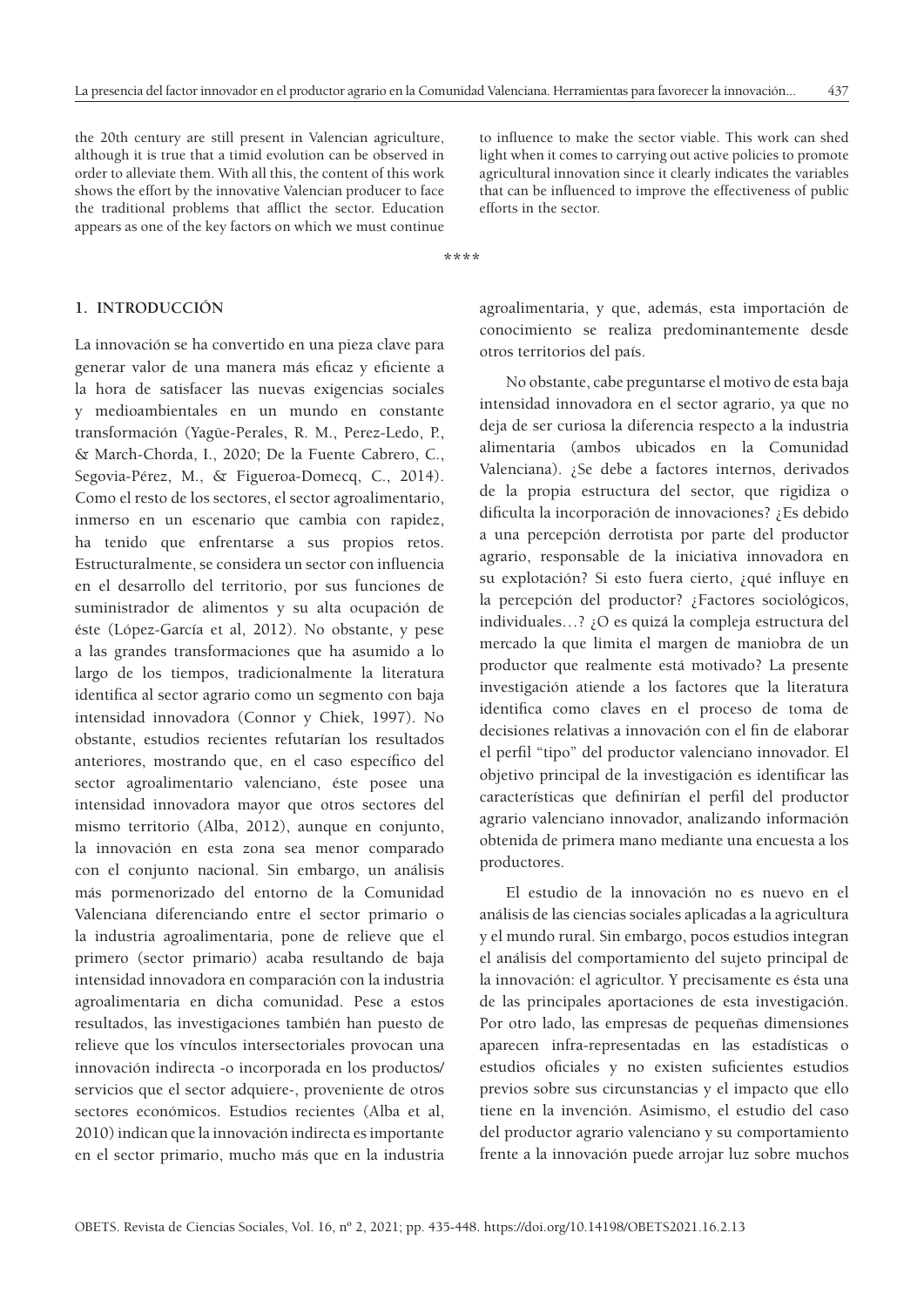interrogantes del comportamiento innovador que pueden ser trasladables a otros contextos. Asimismo, el análisis se encuadra en un momento temporal cercano al final del último censo agrario existente, lo que permite esclarecer las actitudes presentes de los agricultores de la Comunidad Valenciana. Los diferentes análisis estadísticos utilizados nos conducirán a conocer las variables clave que deben guiar la acción pública para favorecer la innovación en este ámbito, mejorando la capacidad de las políticas públicas en el ámbito de la innovación agraria ayudando a flexibilizar la tensión entre el ámbito rural y el urbano.

# **2. MARCO TEÓRICO**

La innovación es definida como un proceso mediante el cual, a partir del reconocimiento de la demanda, que puede venir de una organización y/o del mercado, se genera una serie de invenciones, cristalizadas o bien en los productos, la comercialización o los procesos o métodos organizativos, que, posteriormente, serán adoptados y generalizados como innovaciones (de Cádiz, D. C. T. G., Montejo, M. Z., & Ramiro, C. J. M., 2020). En el caso específico de la innovación agraria ésta posee una serie de características distintivas con respecto a otros sectores que condicionan la misma y que se resumen en las siguientes: el medio principal e insustituible de producción es la tierra; el medio de producción son organismos vivos, sujetos a cambios biológicos y naturales; la producción tiene un carácter cíclico y estacional; la producción presenta varias formas de propiedad y; posee una fuerza de trabajo con características muy específicas (de Cádiz, D. C. T. G., Montejo, M. Z., & Ramiro, C. J. M., 2020; Cordovés Torres Gómez de Cádiz, D., Franch León, K., Zenea Montejo, M., Díaz Fernández, I., & Toscano Ruiz, D. F., 2017). Asimismo, en el sector agrario, la innovación puede ocurrir como consecuencia de los vínculos intersectoriales, interorganizacionales (mediante cooperativas) o interpersonales produciendo una innovación indirecta. En este caso, es importante el concepto de "Sistema de Conocimiento e Innovación Agrícola" (AKIS- "Agricultural Knowledge and Innovation System") que se utiliza para describir cómo las personas y las organizaciones se unen para generar, compartir y utilizar el conocimiento y la innovación para la agricultura, promoviendo el aprendizaje mutuo (European Union, 2019). No hay que olvidar que la base del desarrollo territorial/rural ha sido la interacción social y la creación de redes de personas y grupos dispuestos a colaborar y comprometerse con el colectivo (Savall, N. V., Pizarro, J. E., & López, D. E. V.,2020).

Por otro lado, la innovación ha permitido la transición desde territorios con una supremacía agraria hacia la diversificación productiva (Aguilar Criado, E., Amaya Corchuelo, S., & López Moreno, I., 2016, Segovia-Pérez, M., Santero Sánchez, R., Domecq, C. F., & Núñez, R. B. C., 2019). Por ello, la innovación ha sido un elemento crucial para el desarrollo sostenible del sector agroalimentario a lo largo del tiempo como estrategia para dar respuesta a las nuevas exigencias de la globalización, la propia sociedad y los nuevos tipos de consumidores (green consumers) (Albisu Aguado, L. M., 2019, Pomering, A.,2017). De hecho, desde la Unión Europea, en su Estrategia Europea 2020 para un crecimiento integrador, considera que la "*innovación en las zonas rurales puede desempeñar un papel importante en la estimulación del crecimiento económico ecológico y socialmente inclusivo, mitigando el aislamiento geográfico y evitando la marginación económica y social*" (European Union, 2019). En este contexto, una de las tácticas del Programa de Desarrollo Rural en Europa a lo largo del tiempo ha sido la de generar estrategias para crear valor a partir de la especialización, la búsqueda de certificaciones de calidad y, por supuesto, la innovación (Fernández Zarza, M., Amaya Corchuelo, S. y Aguilar Criado, E., 2019, Amaya-Corchuelo, S., Fernández Zarza, M., & Aguilar Criado, E., 2018). Esta constante transformación se ha conocido como la nueva ruralidad (Aguilar, E., Amaya-Corchuelo, S., y López-Moreno, I. 2016).

Junto a las cuestiones expuestas, uno de los aspectos fundamentales en los que se incide a la hora de determinar la innovación es la importancia de la persona que dirige la propiedad (Salas Arbeláez, L., García Solarte, M., & Azuero Rodríguez, A. R., 2018) siendo el actor social que realmente la promueve y estimula entre sus equipos. Así, la Unión Europea considera que el capital humano y social son esenciales para conseguir una innovación rural exitosa, dado que son los actores mediante sus habilidades y actitudes innovadoras los que pueden iniciar actividades, generar vínculos, incentivos, valores compartidos y normas que sustenten el proceso innovador (European Union, 2019). Por tanto, es crucial el desarrollo de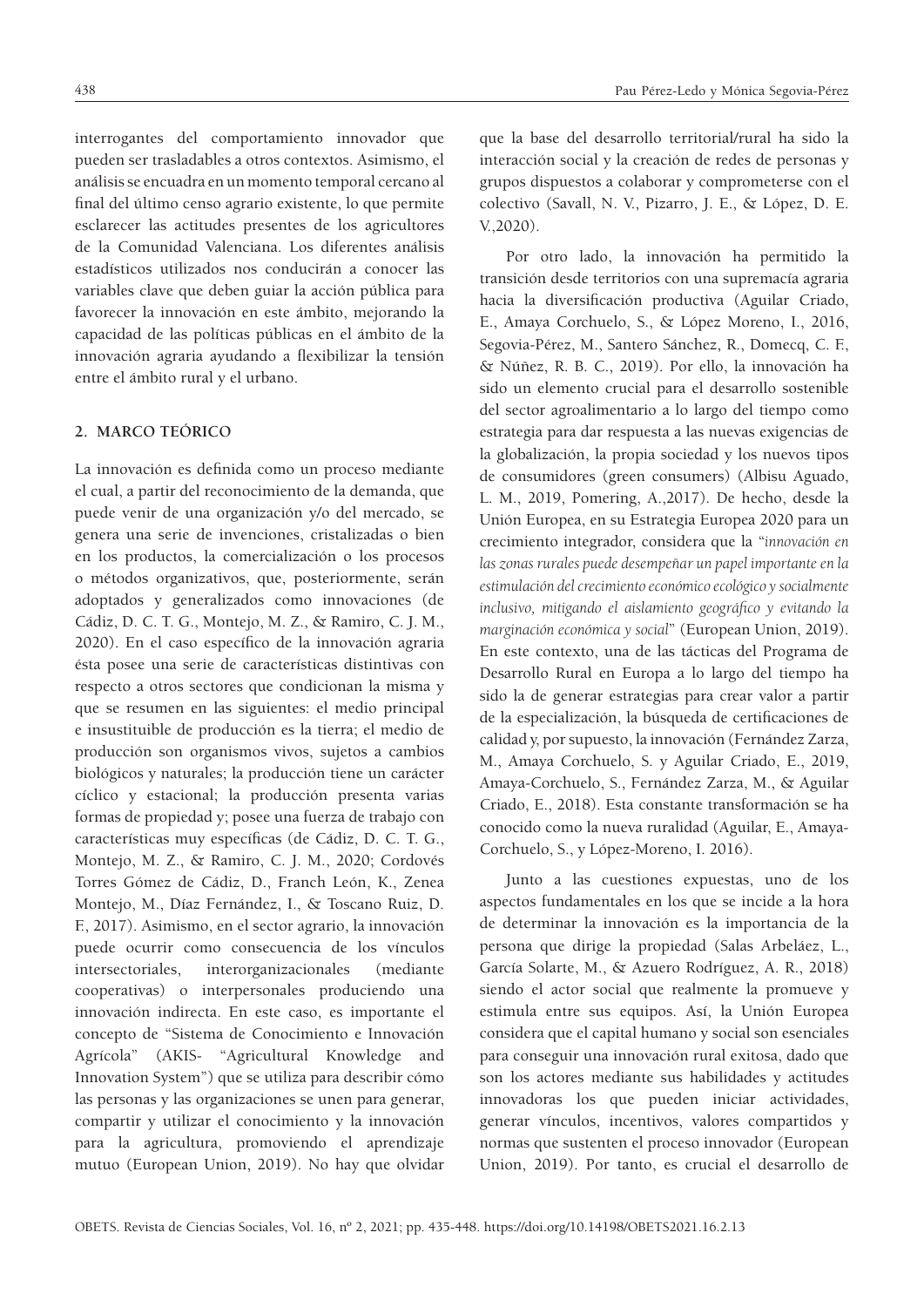investigaciones centradas en las actitudes, aptitudes y comportamientos innovadores de los propios agricultores. No obstante, la adopción de una actitud que favorezca la innovación depende de múltiples factores que influyen en la gestión de la empresa agraria (Pérez Ledo, P., 2018). Según de Cádiz, D. C. T. G., Montejo, M. Z., & Ramiro, C. J. M. (2020) las caracterí sticas cualitativas de los actores sociales que protagonizan la realización de la innovación agraria influyen directamente en el resultado de dicho proceso. Estas características son su cualificación y experiencia en la actividad, así como el conocimiento de la tecnología y su resultado productivo.

Asimismo, según Yagüe-Perales, R. M., *et al*. (2020) las innovaciones son el vehículo mediante el cual la ciencia se transforma para incorporarse a las empresas y crear valor. Por ello, el empresario tiene que mostrar una orientación favorable al aprendizaje para modificar su actividad y acometer innovaciones de todo tipo (producto, proceso, organización, función, etc). Adicionalmente, los estudios resaltan la importancia de adoptar una estrategia empresarial basada en la orientación al cliente que, combinándola con una actitud innovadora, mejora la competitividad de las empresas y su integración en el entorno económico. Se puede aceptar el hecho de que existe una retroalimentación entre actitud innovadora y orientación al mercado, de manera que la comunicación empresa-cliente fomenta la puesta en marcha por parte de la empresa de los productos/servicios que el cliente demanda. Dicho de otra manera, incorporar en la planificación empresarial el conocimiento de las necesidades de los clientes, incide en innovaciones más acertadas, con mayor probabilidad de éxito en el mercado, y por tanto menor riesgo para el emprendedor que se encarga de introducirlas. De inmediato toman protagonismo factores como el conocimiento o el mercado. El eslabón que une ambos es el innovador o emprendedor que ha de tener sendos vínculos con el conocimiento y con su cliente, según el esquema de la Figura 1.





Fuente: Elaboración propia.

Teniendo en cuenta la relevancia histórica, cultural y económica del sector agrario en la Comunidad Valenciana, el estudio del caso del productor agrario valenciano y su comportamiento frente a la innovación puede arrojar luz sobre todas estas cuestiones en un contexto similar a otros entornos y desde un punto de vista empírico. De hecho, muchos de los componentes globales que favorecen o entorpecen la innovación

agraria aparecen en esta comunidad. De entre todos los rasgos que diferencian la agricultura valenciana de sus homónimas, el minifundismo ha sido uno de los temas de debate más presentes en la literatura. Es tan inherente al campo valenciano, que un 40% de las explotaciones poseen menos de una hectárea. Bajo estas circunstancias la tierra se ha convertido en un factor de producción escaso en los planteamientos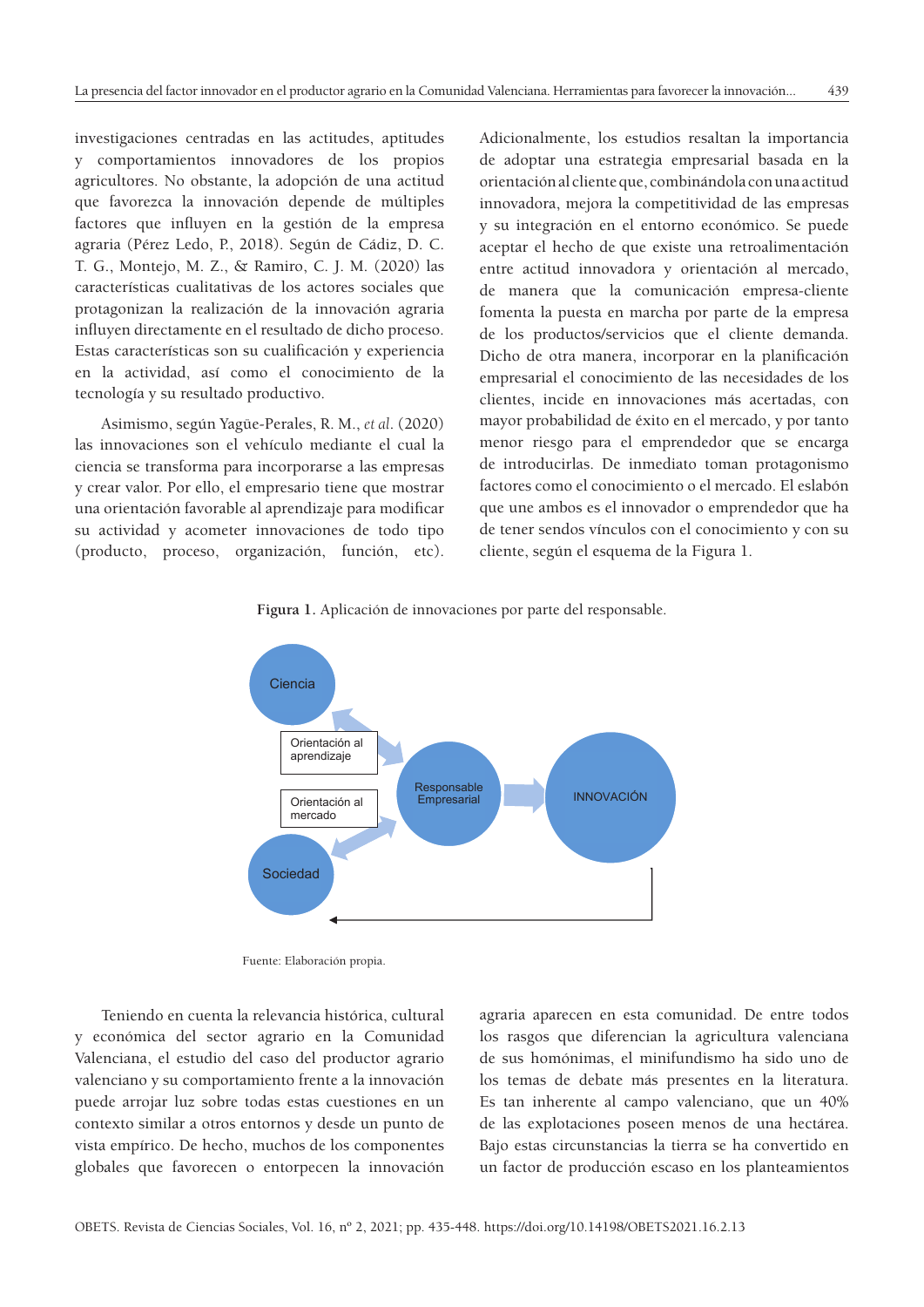empresariales. Las explotaciones no han podido evolucionar hacia un tamaño mínimo que permita aprovechar la economía de escala. En el año 2009 cerca del 54% de las explotaciones poseían menos de dos hectáreas. La evolución entre los Censos de 1999 y 2009 -último censo existente- muestra un descenso en el número de explotaciones con menos de una hectárea y un aumento en el número de explotaciones de mayor tamaño. La explicación puede estar en el descenso del número total de explotaciones, lo que indicaría un abandono de la agricultura por parte de algunos agricultores; de esta forma, estas tierras, que se quedan sin explotar, son adquiridas por el resto de las explotaciones, que aumentan su tamaño.

La literatura coincide en enmarcar otra particularidad del sector valenciano, que es causa y consecuencia de la agricultura a tiempo parcial. Arnalte (1989) denominaba a este proceso la "desactivación de explotaciones", refiriéndose al cambio paulatino hacia la externalización de gran parte de las tareas agrícolas adentrándose en un modelo de organización productiva, típica de regadío, que permite el manejo de una mayor superficie por cada persona ocupada. Este modelo va aparejado con la agricultura a tiempo parcial y permite mantener la estructura minifundista de las explotaciones, en lugar de promover la concentración para alcanzar mayores tamaños.

En la actualidad vemos que los problemas que describieron los economistas y geógrafos valencianos para la agricultura valenciana en los años ochenta y noventa del siglo XX persisten. Sin embargo, según pasan los años se puede apreciar una evolución tímida en los indicadores que muestran el esfuerzo del sector en pro de alcanzar un equilibrio. Por ejemplo, la estructura minifundista se ha visto modificada por la dinámica del sector, que ha permitido que las explotaciones del interior tiendan a reestructurarse. La pérdida de población ocupada que se ha experimentado con los años ha permitido cierta concentración de las explotaciones, por lo que se puede observar un aumento del tamaño medio. En términos generales, la Comunidad Valenciana ha perdido en 10 años casi el 47% de explotaciones, según el Censo Agrario (1999-

440 Pau Pérez-Ledo y Mónica Segovia-Pérez

2009, INE). No obstante, la agricultura litoral ha mantenido su alto grado de minifundismo.

A partir de este contexto, existe una carencia de estudios preliminares sobre la comunidad valenciana que deja múltiples interrogantes a nivel de productor; ¿qué percepción tiene de la innovación? ¿cómo influyen los factores como la orientación al mercado en la actitud innovadora?; o por el contrario ¿influye la orientación al mercado en la actitud innovadora? En definitiva, ¿qué determina el comportamiento innovador en el productor agrario valenciano?. Y respecto a los factores más relacionados con las características del individuo y con las de su explotación, ¿es de suponer que también ejercen influencia sobre la actitud innovadora? Hay ciertos factores que favorecen una actitud innovadora sea cual sea el sector al que se aplique, ¿podrían extrapolarse al sector agrario valenciano? ¿cómo influiría, por ejemplo, la edad o el sexo en la actitud innovadora?

## **3. METODOLOGÍA**

La metodología empleada en el presente trabajo se basa en los datos obtenidos mediante una encuesta que fue realizada durante el segundo semestre del año 2011, basada en el último censo agrario publicado en el año 2009 por el INE. Tras unos meses de recogida de información se creó una base de datos codificada, con 253 encuestas válidas.

La encuesta tenía como objetivo recopilar información acerca de factores que pueden influir en el comportamiento innovador como: las características sociodemográficas del productor (factores individuales), de su explotación (factores organizativos) y de todos los elementos que puedan constituir una definición del comportamiento innovador o influir en la toma de decisiones relativas a la innovación.

Por lo que se refiere a las variables socioeconómicas para segmentar a la población en la Tabla 1 se pueden ver el conjunto de factores individuales y organizativos que pueden influir en el comportamiento innovador del agricultor.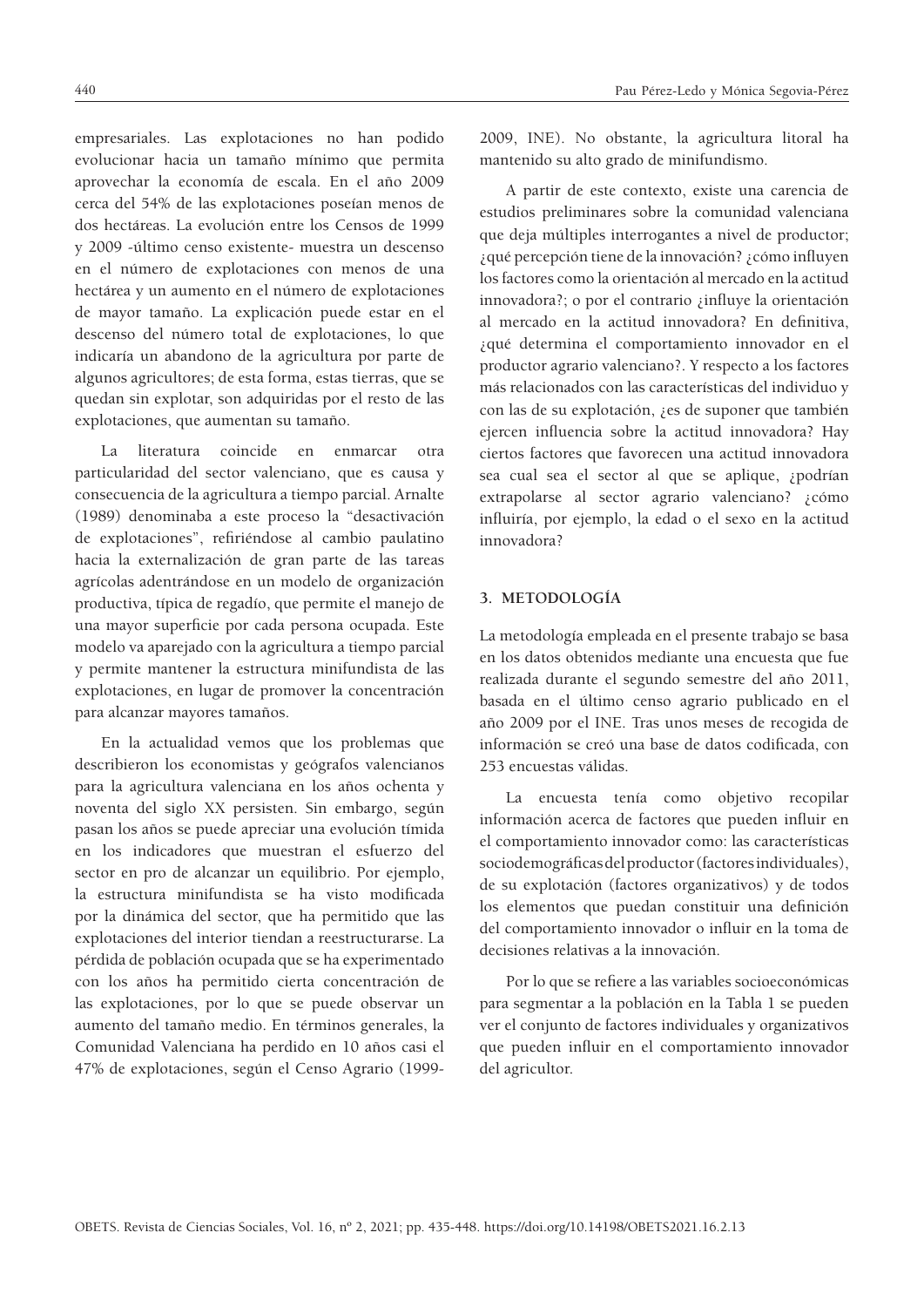**Tabla 1.** Listado de características individuales y organizativas.

| Individuales                                                                                                                                                                                                                                                                  | Organizativos                                                                                                                                                                                                                                                                                                                                                                           |
|-------------------------------------------------------------------------------------------------------------------------------------------------------------------------------------------------------------------------------------------------------------------------------|-----------------------------------------------------------------------------------------------------------------------------------------------------------------------------------------------------------------------------------------------------------------------------------------------------------------------------------------------------------------------------------------|
| Edad<br>$\bullet$ Sexo<br>• Porcentaje tiempo dedica a la<br>explotación<br>• Formación<br>Años de trayectoria profesional<br>$\bullet$<br>• Año desde el que es titular de<br>la explotación<br>• Titularidad compartida con el<br>cónyuge<br>• Pertenencia a organizaciones | • Tamaño de la explotación<br>(Hectáreas cultivo/cabezas)<br>• Año desde el que existe la<br>explotación<br>• Ayuda familiar<br>• Contrata asalariados<br>• Régimen de tenencia<br>• Sistema de riego<br>• Agricultura ecológica<br>• Destino de la producción<br>• Cliente preferente y acuerdos<br>contractuales<br>· Margen Bruto de la explotación<br>• Actividades complementarias |

Fuente: Elaboración propia.

En cuanto a los **factores** que resumen el comportamiento innovador del productor agrario valenciano y basado en Pérez Ledo, P. (2018), se definieron tres grandes grupos, que son:

- la orientación al mercado (OM)
- la orientación al aprendizaje (OA)
- la actitud innovadora (AI)

Estos tres factores fueron construidos como una representación y/o conceptualización abstracta del comportamiento innovador. Para su medición se siguieron tres pasos que se explican a continuación. El primer paso fue asignar a cada factor (*constructo*<sup>1</sup> ) una serie de afirmaciones o ítems para que el encuestado manifestará su grado de acuerdo o desacuerdo. Para ello, se utilizó la escala Likert, que es la técnica más utilizada para medir aspectos de la conducta, como puede ser la satisfacción de un cliente, ya que el procedimiento de Likert es muy intuitivo. Así pues, nuestra encuesta a agricultores valencianos diseñó una serie de afirmaciones sobre cada uno de los tres factores (constructos) -su orientación al mercado, su orientación hacia el aprendizaje y su actitud innovadora-. El encuestado reflejó su grado de acuerdo puntuando cada una de esas afirmaciones en una escala de 1 a 7, siendo 1 "completamente en desacuerdo" y 7 "completamente de acuerdo". En cada una de las afirmaciones se procuró reflejar un aspecto o dimensión

del factor (constructo) que estábamos estudiando. Por ejemplo, el factor (constructo) "Actitud Innovadora" puede medirse según el nivel de acuerdo que refleje el encuestado respecto a esta afirmación:

#### *"Adoptar innovaciones es una decisión útil"*

Afirmación que puede traducirse, con bastante seguridad, como el grado de asociación que establece el encuestado entre innovar y utilidad. Así pues, estamos midiendo la actitud innovadora mediante una de sus facetas: la utilidad. Pero previsiblemente la actitud innovadora no posee exclusivamente ese significado así que, en base al razonamiento teórico, decidimos incluir otras afirmaciones para reforzar la medición del constructo. Así, por ejemplo, en la Tabla 2. mostramos una serie de afirmaciones a título de ejemplo que vendrían a reflejar el constructo "orientación al mercado".

|  | Tabla 2. Ejemplo de variables Likert para medir la |  |  |
|--|----------------------------------------------------|--|--|
|  | "Orientación al mercado".                          |  |  |

|                                                                                                        | En desacuerdo<br>De acuerdo |                |   |                |                |   |                |                |
|--------------------------------------------------------------------------------------------------------|-----------------------------|----------------|---|----------------|----------------|---|----------------|----------------|
|                                                                                                        |                             |                |   |                |                |   |                |                |
| Sigo las orientaciones<br>de calidad que<br>transmite el cliente.                                      | $\mathbf{I}$                | $\overline{2}$ | 3 | $\overline{4}$ | $\overline{5}$ | 6 | $\overline{7}$ | <b>NS</b>      |
| Cada año busco<br>nuevos clientes                                                                      | $\mathbf{I}$                | $\overline{2}$ | 3 | $\overline{4}$ | $\overline{5}$ | 6 | $\overline{7}$ | <b>NS</b>      |
| Los clientes me orientan sobre<br>las variedades a plantar                                             | $\mathbf{I}$                | $\overline{2}$ | 3 | $\overline{4}$ | $\overline{5}$ | 6 | $\overline{7}$ | <b>NS</b>      |
| Mi preocupación por la<br>calidad me da una ventaja<br>sobre otras explotaciones.                      | $\mathbf{I}$                | $\overline{2}$ | 3 | $\overline{4}$ | $\overline{5}$ | 6 | $\overline{7}$ | <b>NS</b>      |
| Mi preocupación por ofrecer<br>productos más baratos<br>me da una ventaja sobre<br>otras explotaciones | $\mathbf{I}$                | $\overline{2}$ | 3 | $\overline{4}$ | $\overline{5}$ | 6 |                | N <sub>S</sub> |

Fuente: Elaboración propia.

El siguiente paso en la medición de los factores que influyen en el compartiendo innovador a partir de los constructos (factores), consistió en simplificar la información, perdiendo la menor cantidad de información posible, con el objetivo de medir los factores (constructos). La técnica seleccionada para este propósito fue el análisis de componentes principales (ACP). La técnica estudia la estructura de las interrelaciones dadas entre un gran número de variables, con el fin de hallar dimensiones subyacentes, conocidas como componentes (en realidad, los indicadores sintéticos de los tres constructos definidos por una serie de preguntas de la encuesta). La técnica

<sup>1</sup> El constructo representa un concepto abstracto cuya definición es difícil de establecer y que precisa de medidas indirectas para su estudio (Pérez-Gil *et al*. 2000). La técnica estadística para la construcción de estos constructos se explica en este apartado.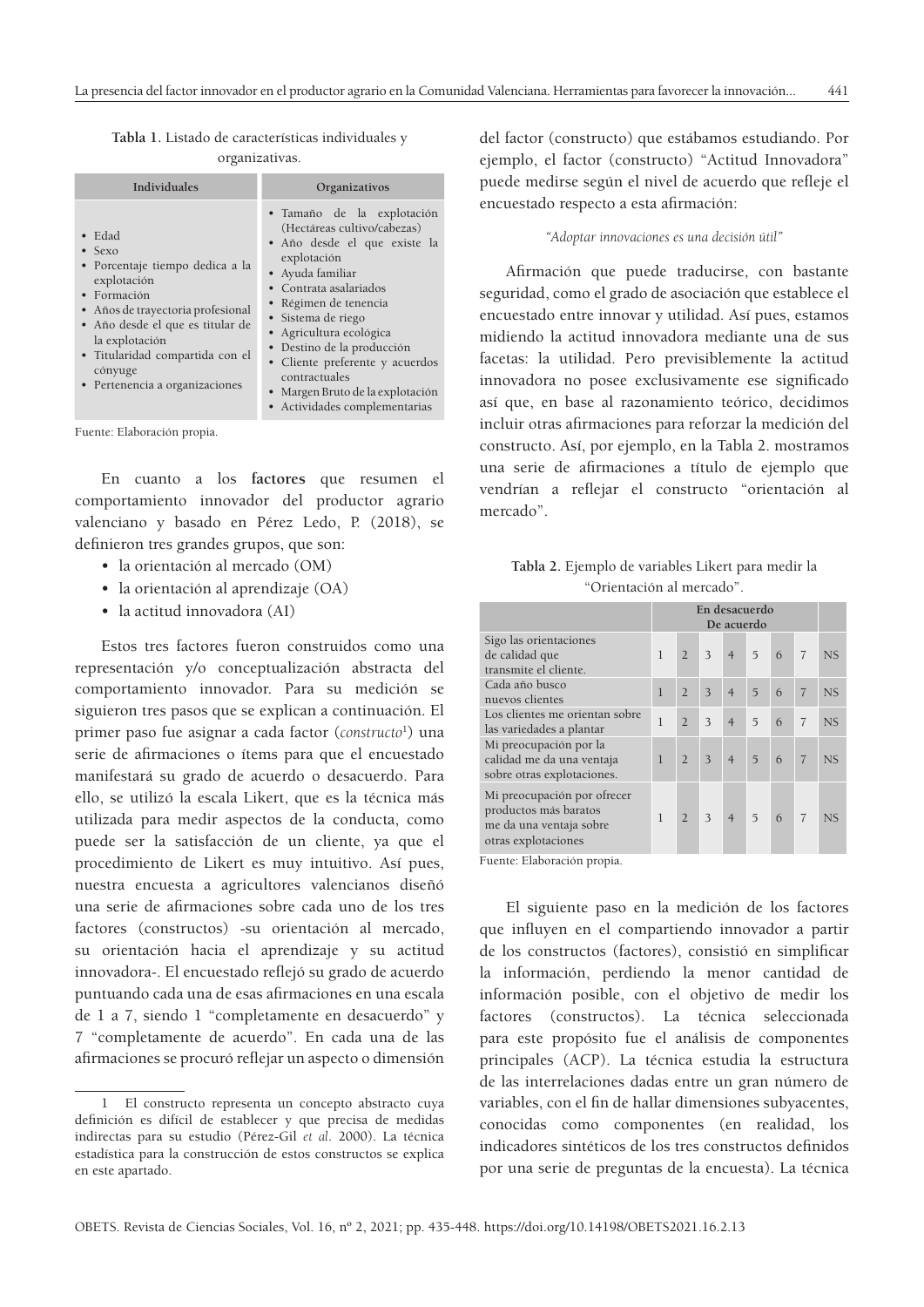da como resultado una serie de nuevas variables, que serán la representación del componente hallado en la estructura de las variables, es decir, los constructos (o factores). El ACP es un procedimiento estadístico que tiene como objetivo el análisis de la variación total que una variable comparte con otras variables, para poder resumir la información contenida en el conjunto total de variables interrelacionadas. La ventaja que otorga el ACP es que reduce la información disponible creando nuevas variables que son combinaciones lineales del conjunto inicial perdiendo la menor cantidad posible de la variabilidad inicial. La técnica permitió definir en forma de componentes o variables sintéticas, los tres constructos: Orientación al Mercado, Orientación al Aprendizaje, y Actitud Innovadora.

En nuestro caso, diez variables Likert de la encuesta fueron sintetizadas en dos componentes correspondientes a los constructos Orientación al Mercado y Orientación al Aprendizaje, que en conjunto explicaban un 57% de la varianza original de las variables originales. Se definió el componente correspondiente al constructo Actitud Innovadora a partir de seis variables Likert de modo que dicho componente principal explicaba el 60% de la varianza inicial de las variables iniciales.

# **Figura 2. Obtención de variables representativas de los constructos.**



Fuente: Elaboración propia.

Una vez definidos los factores, reflejados en la Figura 2, el tercer y último paso fue el establecimiento de la relación entre ellos, con el fin de confirmar las dimensiones que componen la conducta innovadora.

Una vez obtenidas las variables representativas de los factores (constructos) de estudio se aplicaron

procedimientos estadísticos destinados a conocer si existía diferencia entre las puntuaciones medias de diferentes grupos respecto a los mismos. El uso de las técnicas multivariantes permitió realizar un análisis conjunto de varias variables con el fin de encontrar un modelo que explique el comportamiento innovador, por lo que se aplicaron modelos de regresiones múltiples incorporando en cada uno de ellos, como variables exógenas, las características individuales y organizativas que figuran en la Tabla 1.

#### **4. RESULTADOS**

## **4.1. Características individuales y organizativas de los agricultores valencianos**

Los datos obtenidos mediante la encuesta constatan que la muestra en general es un poco más joven de lo que plasman las estadísticas agrarias oficiales; la media de edad se sitúa en torno a los 50 años, lo que sigue reflejando una población relativamente envejecida. La masculinización del mundo rural se deja sentir en los resultados, que son algo más extremos de lo que cabía esperar. Ciertamente el número de mujeres encuestadas es bajo, un 9% del total, lo cual se debe posiblemente al haber tomado como base una muestra de afiliados a organizaciones agrarias y cooperativas.

En lo que respecta al perfil del encuestado, se trata de un productor en general implicado en su explotación, que dedica más del 50% de su tiempo a la explotación (un 74% de ellos lo hace). La formación con la que cuenta oscila entre el graduado escolar y formación a nivel de bachillerato o FP, aunque también hay un 13% de titulados universitarios. En cuanto a su experiencia como titular de explotaciones agrarias, ésta es amplia, de media 22 años, con la particularidad de que también son muchos los años que lleva gestionando la explotación. Eso sí, compaginándolo a lo largo de su vida con el trabajo en otros sectores distintos al agrario.

Las cooperativas o SATs aglutinan a la mayoría de encuestados que declararon pertenecer a alguna asociación agraria, un 67%, así como las comunidades de regantes, un 45%, y las organizaciones profesionales agrarias, un 29%.

En la Comunidad Valenciana la producción agrícola vegetal supone la mayor parte de la producción agraria final. La muestra sigue un patrón similar presentando un 80% de explotaciones que son agrícolas, un 15%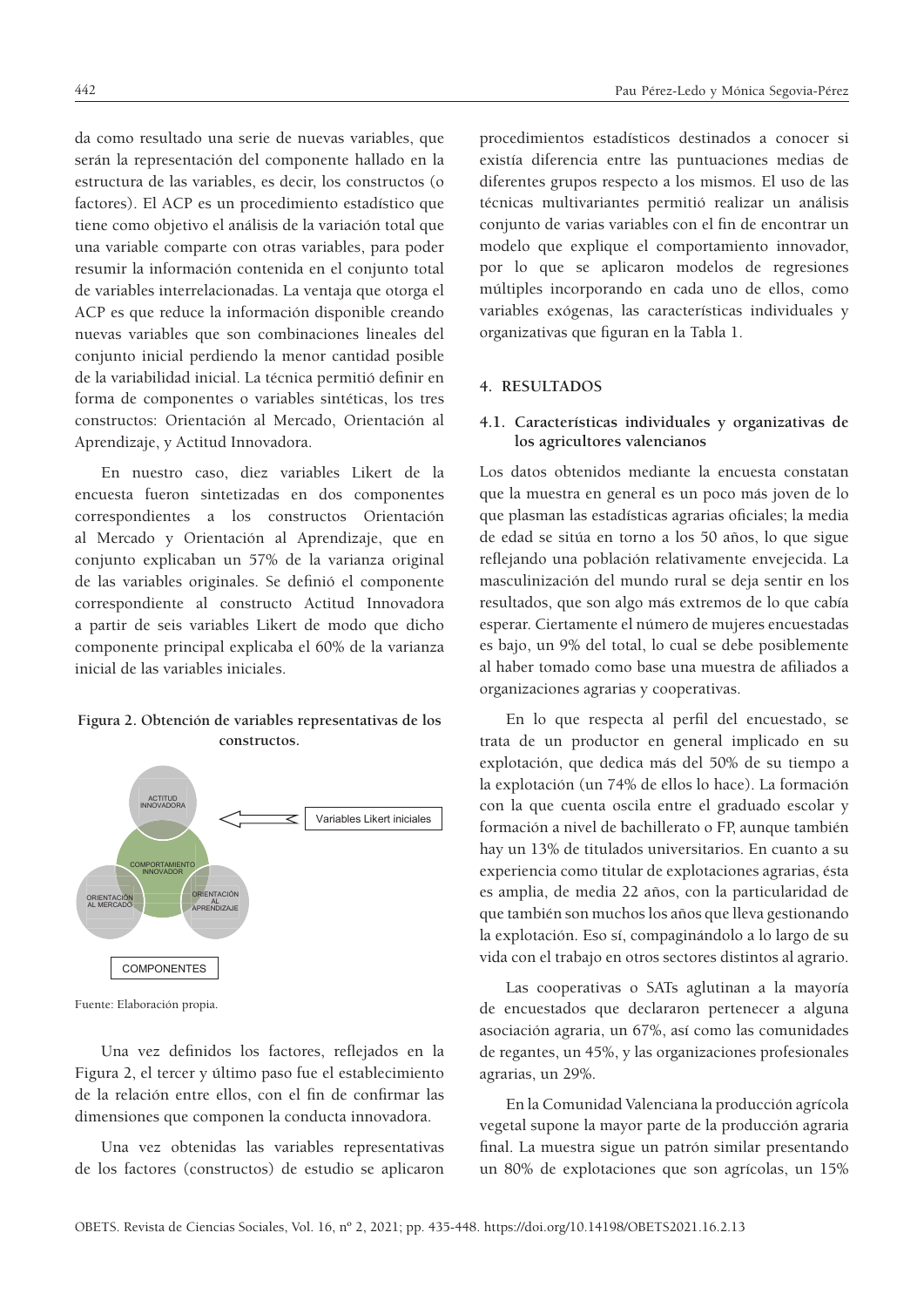que también tienen ganadería y finalmente un 3'5% de explotaciones mayoritariamente ganaderas. También hay representación próxima a la realidad agraria en los cultivos, con los cítricos en el primer puesto por superficie, horticultura, viñedo, olivar y almendro entre otros caracterizando la diversidad agraria de la Comunidad. Por su parte el ganado porcino es la cabaña ganadera más presente en la muestra, seguida del sector avícola.

En cuanto a la mano de obra que trabaja en la explotación aproximadamente la mitad de los encuestados declara contratar asalariados. Otra mitad, aproximadamente, también declara hacer uso de familiares para las tareas agrarias.

El riego por goteo está muy extendido entre la muestra ya que el 60% lo tiene implantado en su terreno. Otro factor que define a la explotación es el destino de la producción; aquí la cooperativa vuelve a destacar, obviamente, pero también se constata el destino a comercios mayoristas. Esta no es una característica excluyente y los encuestados hacen uso de varias vías simultáneas para dar salida a sus productos. El margen bruto que engloba a casi el 60% de las explotaciones se encuentra en el rango comprendido entre 20.000 y 50.000€/año.

## **4.2. La opinión de los agricultores valencianos sobre los factores innovadores**

A la hora de analizar los factores innovadores de los agricultores valencianos se separaron aquellas cuestiones que tienen que ver con la orientación al mercado y al aprendizaje de los agricultores, por un lado, y las que reflejan una actitud positiva hacia el hecho de innovar, por el otro. En cierta medida, siguiendo el esquema de la Figura 1, la primera categoría representa la propensión del agricultor para captar información del exterior y ser capaz de asimilarla, mientras que la segunda ya denota el carácter más o menos innovador del agricultor. La siguiente tabla muestra los estadísticos descriptivos de cada una de las afirmaciones en escala de Likert que componen cada uno de estos factores (orientación al mercado y al aprendizaje; actitud innovadora).

|                                     | <b>VARIABLE</b>                                                                                  | N   | Media | Desv.<br>típ. |
|-------------------------------------|--------------------------------------------------------------------------------------------------|-----|-------|---------------|
| ORIENTACIÓN<br><b>AL MERCADO</b>    | Sigo las orientaciones de calidad que transmite el cliente                                       | 214 | 5,77  | 1,50          |
|                                     | Cada año busco nuevos clientes                                                                   | 191 | 3,42  | 2,26          |
|                                     | Los clientes me orientan sobre las variedades a plantar                                          | 197 | 3,43  | 2,23          |
|                                     | Mi preocupación por la calidad me da una ventaja sobre otras explotaciones                       | 221 | 5,22  | 1,87          |
|                                     | Mi preocupación por ofrecer productos más baratos me<br>da una ventaja sobre otras explotaciones | 199 | 3,03  | 1,97          |
|                                     | La satisfacción del cliente es el principal objetivo de mi empresa                               | 218 | 5,72  | 1,68          |
| Y AL APRENDIZAJE                    | Me gusta leer revistas sobre nuevos cultivos o métodos que podría introducir                     |     | 5,56  | 1,64          |
|                                     | Me gusta asistir a ferias, cursos o jornadas para conocer nuevas ideas                           | 238 | 5,65  | 1,56          |
|                                     | Mis empleados y miembros de mi familia consideran que el aprendizaje es importante               | 222 | 5,63  | 1,55          |
|                                     | Intercambio experiencias con otros agricultores                                                  | 239 | 5,95  | 1,23          |
|                                     | Cuando una nueva técnica/producto no da resultados analizo las causas del fallo                  | 233 | 5,67  | 1,49          |
|                                     | Me siento corresponsable de los fallos en mi explotación                                         | 241 | 6,05  | 1,25          |
|                                     | Adoptar innovaciones es una decisión útil                                                        | 241 | 5,16  | 1,84          |
| <b>ACTITUD</b><br><b>INNOVADORA</b> | Valoro a las personas que innovan                                                                | 248 | 5,97  | 1,30          |
|                                     | Las personas que son importantes para mí piensan que yo debo innovar                             | 226 | 4,90  | 1,78          |
|                                     | Estoy motivado para innovar                                                                      | 247 | 4,57  | 2,15          |
|                                     | Las innovaciones mejoran los resultados de mi explotación                                        | 242 | 5,12  | 1,86          |
|                                     | Innovar merece la pena                                                                           | 241 | 5,16  | 1,84          |

Fuente: Elaboración propia.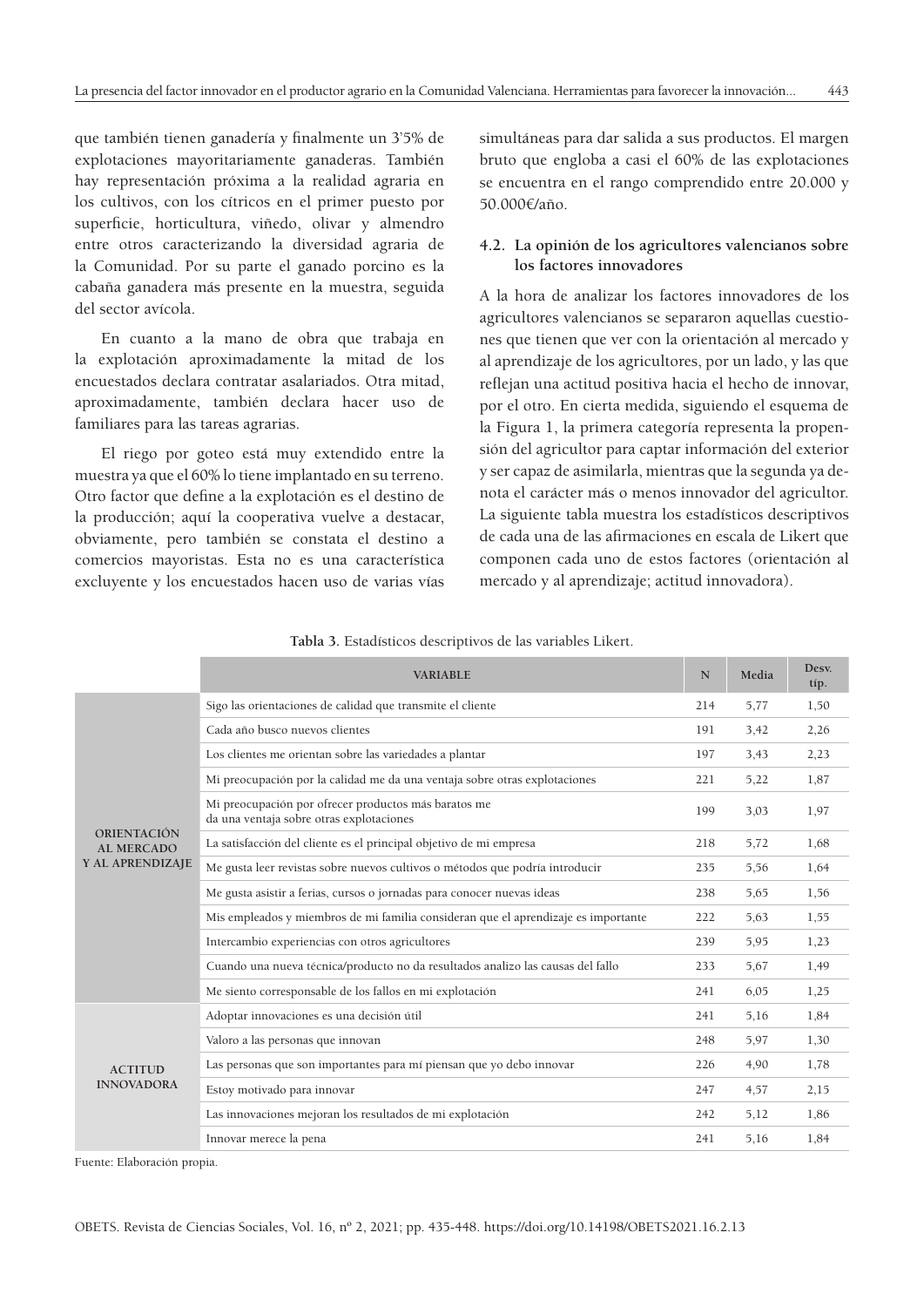Como se puede ver en las puntuaciones, la media más alta es un 6'05 que corresponde a la variable *"Me siento corresponsable de los fallos en mi explotación"* lo que indica una clara orientación hacia el aprendizaje que permita al productor una mejora continua. Por otra parte, el productor muestra un alto grado de implicación en la explotación (*"cuando una nueva técnica/producto no da resultados analizo las causas del fallo", 5'67*). Otro aspecto positivo es también la predisposición al aprendizaje mediante la cooperación, aunque a un nivel superficial, con otros productores (*"Intercambio experiencias con otros agricultores"*, 5'95). Resulta ilustrativo que el tándem cooperación/competitividad se incline hacia el lado de la cooperación, estando en línea también con la Estrategia Europea 2020. Esto indica que se percibe como beneficiosa la cooperación. Lo que quiere decir que pesan más las ventajas obtenidas, dejando en un segundo lugar al recelo de la competitividad empresarial. Por otra parte, también es un indicador de la voluntad de aprender. Y aprender se lleva a cabo de la manera más accesible, con productores que trabajan con el mismo producto ya que es habitual a lo largo de la geografía valenciana que existan zonas dedicadas prácticamente al monocultivo de una especie. Aunque bien puede significar que el agricultor echa mano de la información más accesible ante la carencia de otras vías para la transferencia de conocimiento, como veremos a continuación.

Por lo que se refiere a la orientación al cliente, el mercado ocupa un lugar destacado en los planteamientos empresariales ("*sigo las orientaciones de calidad que transmite el cliente*", 5'77, y "la *satisfacci*ón del cliente es el principal objetivo de mi empresa", 5'72). Así se confirma la orientación al mercado que lleva caracterizando a la agricultura valenciana durante décadas y cómo este mercado es el principal demandante de innovaciones, aspecto que es claramente percibido por el agricultor.

Asimismo, las puntuaciones medias más altas reflejan una actitud innovadora que se muestra como aquella que sabe apreciar el esfuerzo que conlleva innovar (*"valoro a las personas que innovan",* 5'97),

En lo que respecta a los aspectos con puntuaciones más bajas, el productor percibe algunos factores externos como factores que dificultan un entorno propicio para la innovación. El precio de mercado es una variable que el productor no puede controlar ("*mi preocupación por ofrecer productos más baratos me da una ventaja sobre otras explotaciones*", 3'03) y la respuesta refleja una preocupación pesimista acerca de la competencia vía precios.

Como conclusión se puede destacar la implicación del productor con su actividad y cómo es consciente de la importancia de sus clientes. Cabe añadir que existe una predisposición por parte del productor a implicarse en el proceso innovador, pese a que el entorno socioeconómico del agricultor no es percibido como favorable para tales actuaciones. Bien sea por desconocimiento o por carencia lo cierto es que el productor no percibe que tenga mecanismos públicos o privados en los que pueda apoyarse fácilmente y ve más accesible la información que le proporcionan otros productores.

# **4.3. Perfiles innovadores de los agricultores valencianos**

Una vez analizados los estadísticos descriptivos sobre las opiniones de los agricultores, se expone a continuación, un modelo que explica el comportamiento innovador, teniendo en cuenta las características individuales y organizativas que figuran en la Tabla 1. A partir de estos resultados se puede catalogar al productor agrario innovador según las características socioeconómicas que favorecen su inclinación hacia cada uno de los tres factores innovadores estudiados. Se han agrupado (ver Tabla 4) los resultados según el nivel de estudios del encuestado y su localización en medio rural, urbano o intermedio siguiendo los criterios de ruralidad de la OCDE y la clasificación de sistemas territoriales de Boix y Galetto (2008) modificado por López Estornell (2010).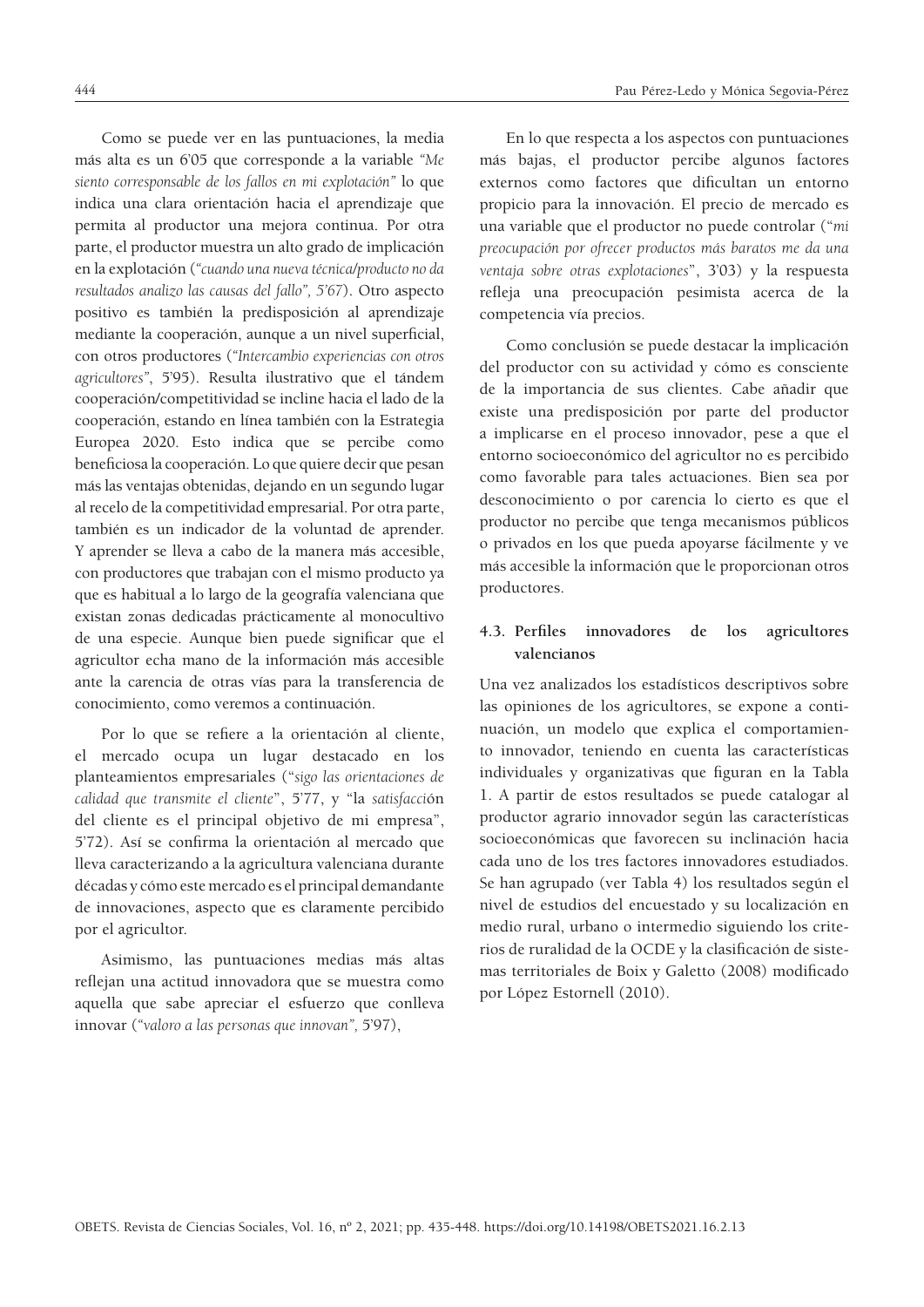|                        |                                            | Débilmente<br>innovadores | <b>Innovadores</b> | Innovador<br>intermedio (a) | Innovador<br>intermedio (b) |
|------------------------|--------------------------------------------|---------------------------|--------------------|-----------------------------|-----------------------------|
|                        | $\%$                                       | 11,7%                     | 28,3%              | 27,6%                       | 32,4%                       |
| Formación              | Sin estudios reglados,<br>Graduado escolar | 58,8%                     | 46,3%              | 50,0%                       | 37,0%                       |
|                        | Bachillerato, FP, Universitario            | 41,2%                     | 53,7%              | 50,0%                       | 63,0%                       |
|                        | Rural                                      | 75,0%                     | 30,0%              | 53,8%                       | 34,1%                       |
| Sistema<br>Territorial | Urbano                                     | 25,0%                     | 62,5%              | 38,5%                       | 59,1%                       |
|                        | Intermedio                                 | $0.0\%$                   | 7.5%               | 7,7%                        | 6,8%                        |

**Tabla 4. Perfiles innovadores según nivel de formación y localización de las explotaciones.**

Innovador intermedio (a) Actitud innovadora (Baja) y alguna orientación (Alta)

Innovador intermedio (b) Actitud innovadora (Alta) y alguna orientación (Baja)

Fuente: Elaboración propia.

Teniendo en cuenta estos resultados se pueden establecer tres niveles de innovación.

#### a) **Productores agrarios débilmente innovadores**

En este segmento se encuadran aquellos casos que muestran una orientación desfavorable hacia los tres componentes del comportamiento innovador. En nuestra muestra constituyen el 11,7% de los entrevistados (Tabla 4). Hay que tener en cuenta que los agricultores encuestados son personas que colaboran con organizaciones profesionales por lo que es lógico que el colectivo débilmente innovador no tenga una presencia mayoritaria en la muestra. En la tabla sí se comprueba que en este grupo son mayoritarias las explotaciones donde el entrevistado no dispone de estudios o sólo de estudios básicos. Además, son explotaciones que se localizan en un medio predominantemente rural, lo que pone en evidencia los handicaps existentes en una parte del territorio y la pertinencia de las políticas de desarrollo rural. En este grupo se encuentran muchas explotaciones cuya producción es predominantemente ganadera. Los resultados empresariales también influyen en el comportamiento innovador, de manera que aquellas que no superan los 5.000€ anuales de margen bruto aproximado tienen una probabilidad mayor de estar presentes en esta categoría. También el modelo de agricultor a tiempo parcial está presente en este perfil.

#### b) **Productores agrarios Innovadores**

En este perfil se incluyen aquellos agricultores que muestran una orientación favorable hacia los

tres componentes del comportamiento innovador (Orientación al Mercado, Orientación al Aprendizaje, y Actitud Innovadora). Se observa que, en este grupo, cuya participación en el total de encuestados es del 28,3%, existen características opuestas al grupo anterior, con presencia mayoritaria (aunque no exclusiva) de agricultores con estudios más allá de los básicos y localización en zonas urbanas. Este grupo cuenta con una mayor presencia relativa de explotaciones cuya producción se dedica a cultivos hortícolas o cítricos. Contar con infraestructura para riego por goteo también posiciona a las explotaciones en el grupo de innovadores. En cuanto a los resultados empresariales, en contraposición a los pertenecientes al grupo de débilmente innovadores, presentar un margen bruto anual superior a 50.000€ es una característica que influye positivamente para posicionarse en el grupo de explotaciones innovadoras.

En cuanto a las características sociodemográficas del productor, el productor "tipo" de esta categoría dedica más de la mitad de su tiempo a la explotación y ha recibido formación. Las explotaciones que tienen toda o parte de su suelo en régimen de arrendamiento muestran una orientación positiva hacia esta categoría. Es destacable que pertenecer a cooperativas también influye positivamente en el comportamiento innovador, de manera que los productores que pertenecen a alguna asociación en la muestra tienden a mostrar no sólo una mejor actitud innovadora, sino mejores orientaciones al aprendizaje y al mercado.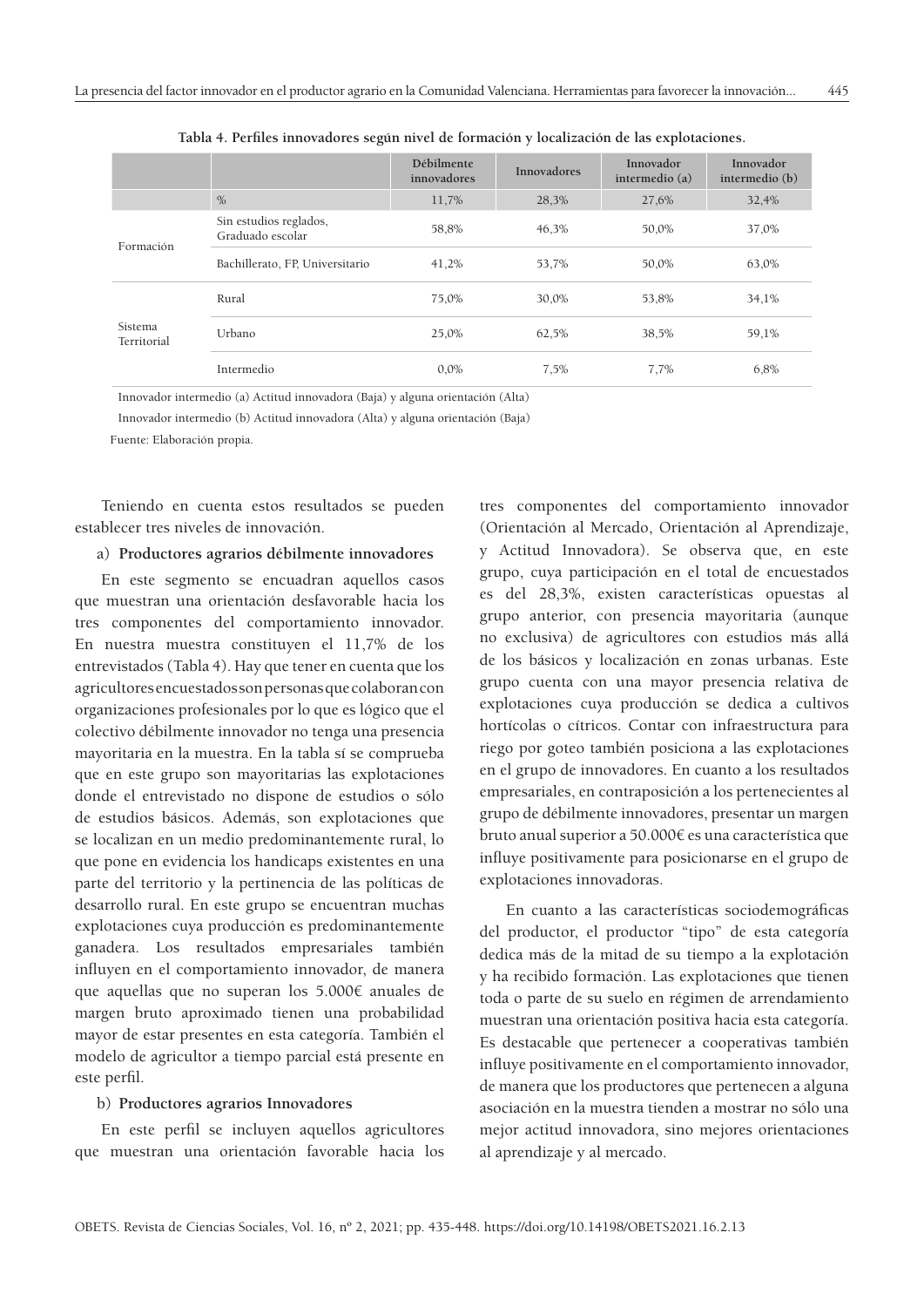#### c) **Productores agrarios Innovadores intermedios**

En esta categoría se encuadran dos posiciones respecto a su actitud innovadora y orientación que aparecen encontradas. Por tanto, son explotaciones que presentan un posicionamiento favorable en algunos de los constructos sin llegar a ser favorable para todos ellos. Es llamativo que una de estas categorías "Innovador intermedio (b)" es la mayoritaria (un 32,4% de los encuestados), con agricultores con una actitud innovadora apreciable pero relativamente baja orientación al mercado o al aprendizaje. En este caso, el problema no es la propensión para asumir cambios, sino a percibir las señales del mercado, incluso cuando el nivel de formación mayoritario (un 63%) es superior al básico y su localización es mayoritariamente urbana. Aquí se detecta la carencia de unos prerrequisitos que la política agraria y los sistemas de formación deberían de contrarrestar. En el "Innovador intermedio (a)" se confirma que un nivel menor de formación y la lejanía a zonas urbanas no están asociadas a una mayor actitud innovadora. En este grupo tienden a tener una mayor presencia relativa explotaciones orientadas a cultivos leñosos, cuya fijeza puede explicar en parte la baja propensión a innovar. Se observa que en este grupo la edad del productor tiende a ser mayor, lo que influye negativamente sobre todo en la orientación al aprendizaje y en la actitud innovadora.

A modo de resumen, a continuación se presenta una figura que ilustra los perfiles que se pueden establecer.

# Figura 3. Perfiles de agricultores según su posición en los tres factores de innovación identificador: **Orientación al Mercado, Orientación al Aprendizaje y Actitud Innovadora.**

| 1 Débilmente Innovadores                                                                                                     |  |  |  |  |
|------------------------------------------------------------------------------------------------------------------------------|--|--|--|--|
| Actitud Innovadora, Orientación al Mercado y Orientación al Aprendizaje (Baja)                                               |  |  |  |  |
| 2 Innovadores                                                                                                                |  |  |  |  |
| Actitud Innovadora, Orientación al Mercado y Orientación al Aprendizaje (Alta)                                               |  |  |  |  |
| 3 Innovadores Intermedios                                                                                                    |  |  |  |  |
| 3.1<br>3.2<br>Actitud Innovadora (Baja) y alguna orientación (Alta)<br>Actitud Innovadora (Alta) y alguna orientación (Baja) |  |  |  |  |

Fuente: Elaboración propia.

#### **5. CONCLUSIONES**

En términos generales la presente investigación ha dotado al conocimiento de un nuevo punto de referencia para avanzar en el estudio de la innovación en el sector agrario valenciano.

Los resultados de la investigación muestran las características socioeconómicas del productor y su explotación que más favorecen el comportamiento innovador, entendido éste como la combinación de tres componentes: la orientación al mercado, la orientación al aprendizaje y actitud innovadora. En nuestra encuesta existe una alta presencia de agricultores con actitud innovadora, que no consideramos representa necesariamente al agricultor valenciano, pero si denota qué características tienen los agricultores más innovadores.

Es interesante constatar que la actitud innovadora se ve muy asociada al nivel de formación: a mayor educación mejor predisposición muestra el productor a adoptar una actitud innovadora. Por tanto, los resultados, hacen hincapié en la necesidad de contar con responsables empresariales profesionales lo que, en zonas rurales, hoy por hoy, supone un handicap. Son aspectos que las políticas educativas y de desarrollo rural deberían tener en cuenta.

El estudio demuestra que los productores agrarios más implicados en la actividad son los que realmente adoptan una actitud fructífera para conseguir que el sector se integre plenamente en la dinámica económica actual. Así pues, el productor innovador es aquel que muestra implicación en su actividad y lo demuestra dedicándole más de la mitad de su tiempo a la explotación. También favorece el comportamiento innovador el que toda o parte de la explotación se encuentre en régimen de arrendamiento. De igual manera favorece la innovación el contar con mano de obra asalariada.

Todos estos factores indican el intento por parte del sector de paliar uno de los problemas estructurales del sector como es la agricultura a tiempo parcial. A lo largo de las décadas la deriva de la agricultura hacia este modelo productivo permitió mantener la estructura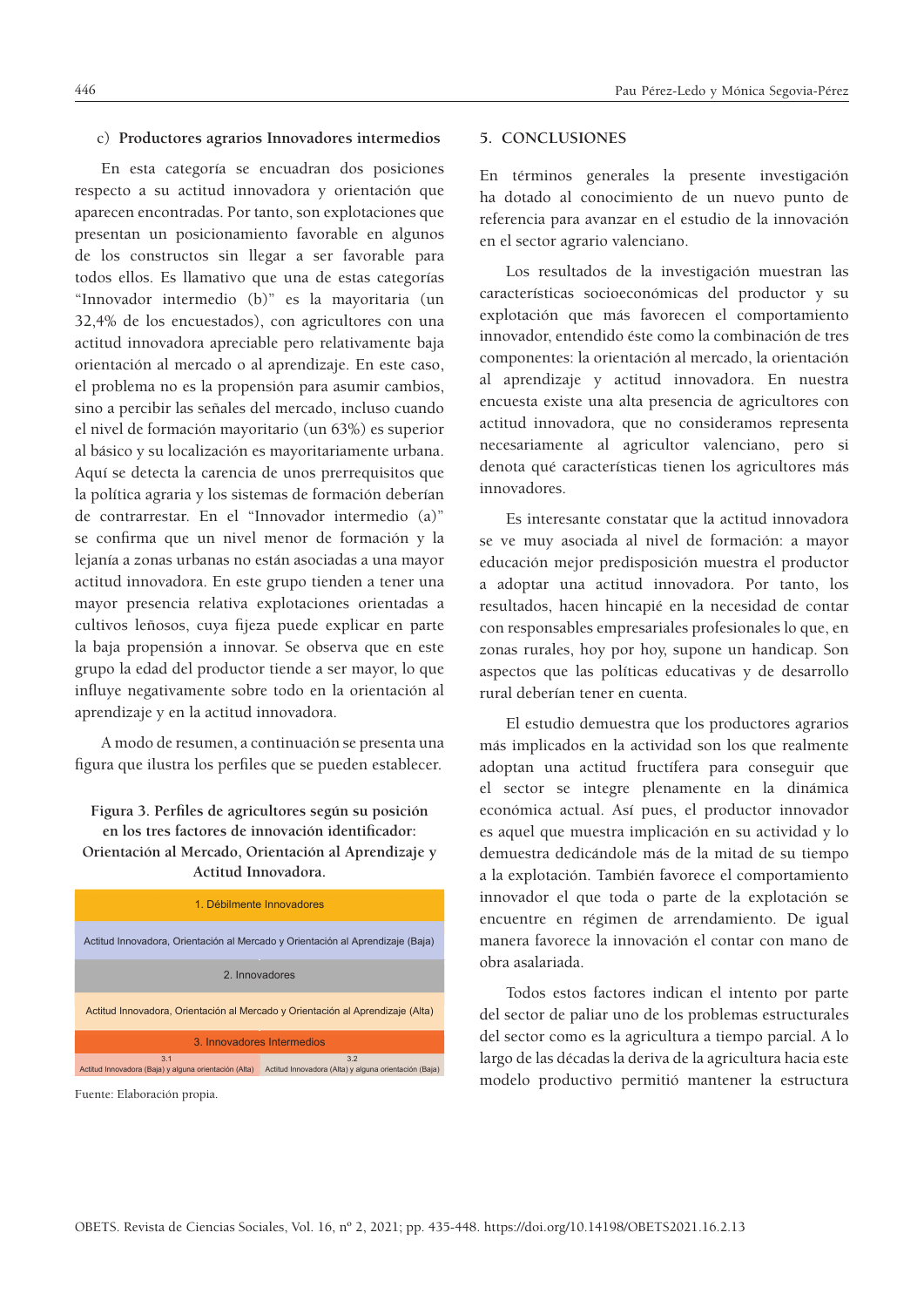minifundista y que el productor adoptase una postura diferente respecto a la explotación, asumiendo otras ocupaciones como su actividad principal. El minifundismo también es un aspecto que va asociado a la agricultura parcial, y con ellos la desprofesionalización del sector. Asumir el régimen de arrendamiento para la explotación puede ser un reflejo de cómo se intenta alcanzar un tamaño necesario para aprovechar las economías de escala, lo que evidentemente precisa de un productor profesional enteramente dedicado a la actividad. La agricultura a tiempo parcial también tuvo como consecuencia el auge de organizaciones cuyo objetivo era proveer los servicios como consecuencia de la desprofesionalización del sector, ya que el productor veía posible llevar a cabo la actividad agraria compaginándola con la actividad en otros sectores. Sobre este aspecto, el pertenecer a una organización es un aspecto que, en nuestra investigación, favorece la innovación, sobre todo en el caso de las cooperativas o SATs. De esta forma, se alinean con la Estrategia Europea 2020 con el establecimiento de vínculos interorganizacionales. Así, podemos constatar que la estructura organizacional valenciana nació y floreció con un objetivo, y hoy en día es un factor sumamente útil para mantener a la agricultura valenciana en la economía moderna. No obstante, no hay que olvidar que la agricultura parcial funcionó en su momento dando salida a problemas como este, que son consecuencia de las carencias estructurales del sector, pero en la actualidad dejamos constancia de la necesidad de profesionalizar la agricultura valenciana.

Por otra parte, según la orientación productiva vemos que las explotaciones que se dedican al cítrico o al cultivo de hortícolas tienden a situarse en el grupo de innovadoras. Puede reforzar esta impresión el hecho de que sean sectores muy orientados al mercado, con una vertiente exportadora notable. Pero, por otra parte, las explotaciones que cuentan con una infraestructura de riego también son explotaciones con predisposición innovadora. Este hecho puede poner de relieve que la agricultura litoral se diferencia de la agricultura de interior, apareciendo la litoral más integrada en la dinámica económica actual. Ello sugiere la necesidad de adoptar políticas de desarrollo rural que revitalicen la diversificación económica en zonas de interior, teniendo en cuenta también el reto de la sostenibilidad.

Por último, en el grupo innovador están muy presentes explotaciones que pertenecen que obtienen un margen bruto anual superior a 50.000€ anuales. Esta tendencia muestra la inseguridad financiera que padece el sector e ilustra el hecho de que se asocie el adoptar innovaciones con la inversión de dinero. No queremos decir con esto que ser pequeña condene la explotación a ser débilmente innovadora, pues es un conjunto de características las que acaban influyendo en el comportamiento innovador.

En resumen, se ha podido observar que las carencias estructurales que fueron objeto de estudio a finales del siglo XX continúan presentes en la agricultura valenciana, si bien es cierto que se puede observar una tímida evolución con el propósito de paliarlas. Con todo ello, el contenido del presente trabajo evidencia el esfuerzo por parte del productor valenciano innovador de hacer frente a los problemas tradicionales que aquejan al sector. La Educación aparece como uno de los factores clave sobre el cual hay que seguir incidiendo para hacer viable el sector. Este trabajo puede arrojar luz a la hora de realizar políticas activas de promoción de la innovación agraria ya que señala con claridad las variables sobre las que cabe incidir para mejorar la eficacia de los esfuerzos públicos sobre el sector.

#### **REFERENCIAS BIBLIOGRÁFICAS**

- Agriresearch factsheet on enhancing human capital and boosting innovation systems. Accesible en: https:// ec.europa.eu/info/sites/info/files/food-farming-fisheries/ farming/documents/factsheet-agri-human-capital\_ en.pdf. (27-diciembre 2020)
- Aguilar, E., Amaya-Corchuelo, S., y López-Moreno, I. (2016). "Alimentos con calidad. Nuevas estrategias rurales para nuevos consumidores". Arxiu d'Etnografia de Catalunya 16: 137-152. https://doi.org/10.17345/aec16.137-152
- Alba, M. F., López-García Usach, T. García Álvarez-Coque, J.M. y Mas Verdú, F. (2010). Conocimiento incorporado y vínculos sectoriales. El caso de una región con baja capacidad de absorción. International meeting on regional science. The future of cohesion policy. XVI reunión de estudios regionales. AECR. Badajoz, del 17 al 19 de noviembre de 2010. Recuperado, 1 de diciembre de 2018: https://old.aecr.org/web/congresos/2010/ htdocs/pdf/p172.pdf
- Albisu Aguado, L. M. (2019). Las interacciones institucionales como condicionante del desarrollo de la innovación en el sector agroalimentario.
- Amaya-Corchuelo, S., Fernández Zarza, M., & Aguilar Criado, E. (2018). Placer, salud y sociabilidad. El hecho